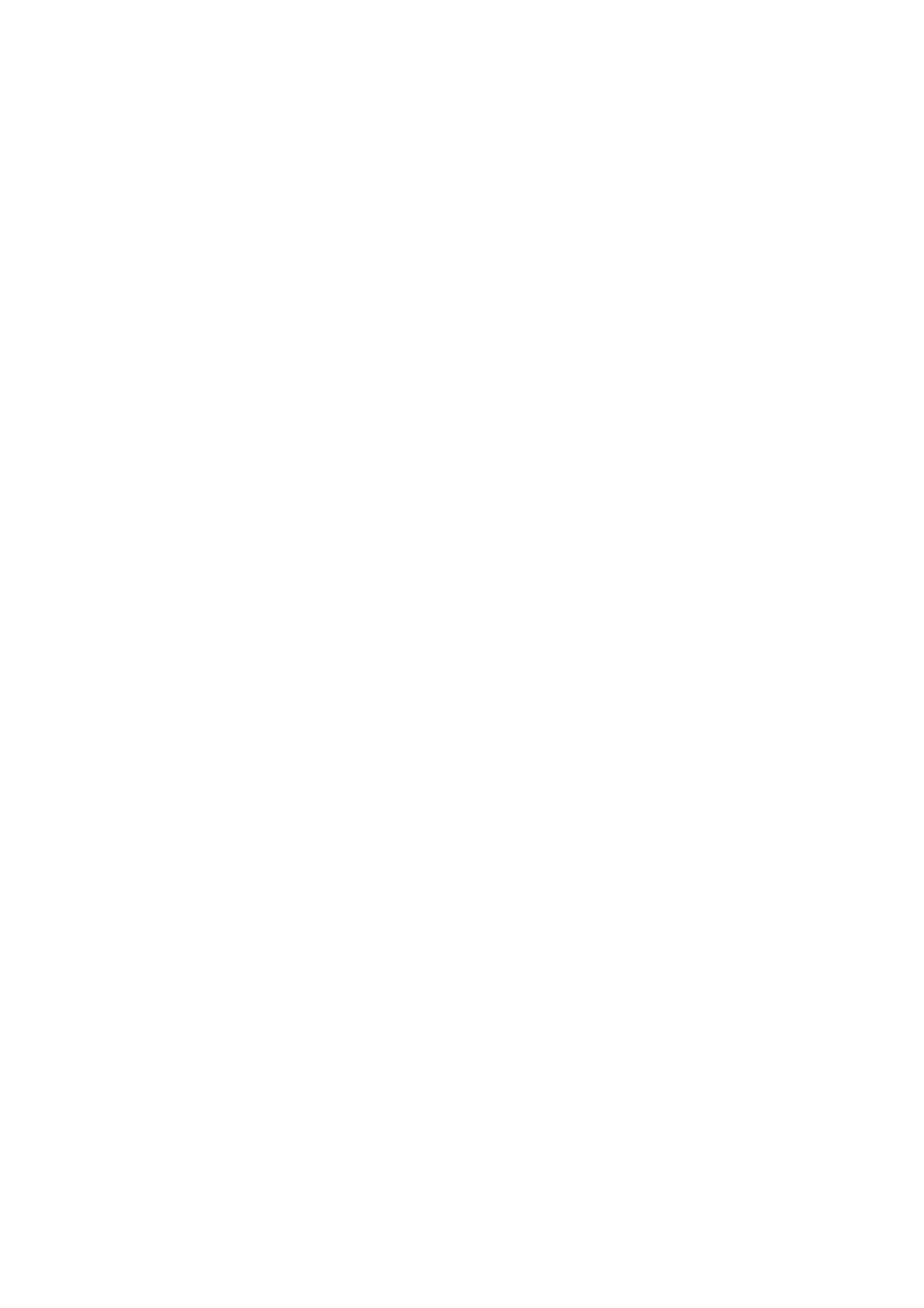## **Thistly Meadow Primary School**

## **Governors Allowances Policy**

#### **Introduction**

The regulations "The School Governance (Roles, Procedures and Allowances) (England) Regulations 2013" allow for "payments by way of allowance in respect of expenditure necessarily incurred.... for the purposes of enabling the individual to perform any duty as a governor or any associate member".

The aim of this policy is to ensure that a governor (or non-governor who is co-opted on to a governing body committee), is not out of pocket where the school has derived a benefit from such outlay. The policy also reaffirms the governing body's commitment to ensuring equality of participation for all governors. Governors cannot be paid attendance allowances or for any loss of earnings.

Allowances and expenses necessarily incurred for which a claim may be made comprise the following:

• Child care or baby sitting expenses

Where a governor does not have a spouse, partner or other responsible adult to care for a child/ren during a period of absence, in which that governor attends meetings of the governing body, its committees or in otherwise representing the school or governing body; claims will be limited to reimbursing the actual cost paid to a registered child minder or the cost of a baby sitter.

Care arrangements for an elderly or dependent relative

Costs may be refunded in similar circumstances to childcare. Claims will be limited to reimbursing the actual amount paid to a person providing the care that the governor would have provided during the period of their absence.

Governors with a special need

Where the school or governing body does not provide facilities or equipment to enable a governor for example to communicate or otherwise take part in the activity in question, claims will be limited to reimbursing the cost of, for example, provision of a signer, audiotapes, braille documentation, or travelling and subsistence for a person providing support, as the case may be.

Governors whose first language is not English

The translation of documents or provision of an interpreter may be met in circumstances similar to a governor with special needs.

• Travel and subsistence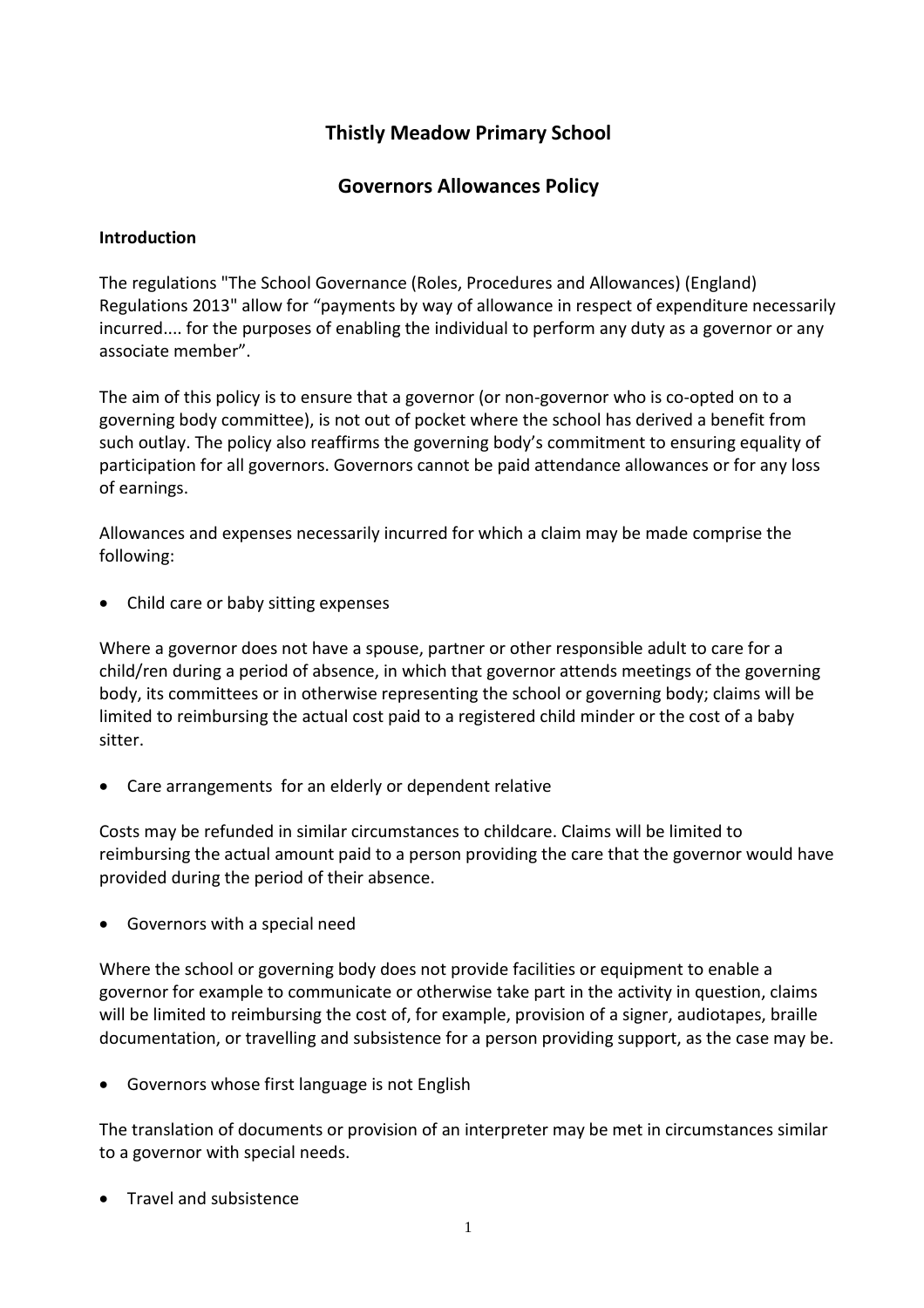Mileage up to a maximum of 15 miles, may be claimed where the distance between the governors' home and the school exceeds 3 miles. The use of public transport (where available) is encouraged, and fares will be reimbursed on the basis of actual expenditure, up to the level of standard class rail travel. In cases where no public transport is available, the cost of a taxi fare will be re-imbursed up to the level of the actual fare paid, upon production of a valid receipt. Mileage allowance will be reimbursed at the rate of the current Inland Revenue Authorised Mileage Rate.

Payments of expenses where these have been, or are already met by the LA or other body are excluded from this policy.

#### **Claiming**

To reduce administration, unless substantial sums are involved, governors are asked to claim termly in arrears, using the form at Appendix A. Claims that are estimated to exceed £50 in any one term should be approved in advance.

Claims should be made to the Clerk and authorised by the Chair of Governors.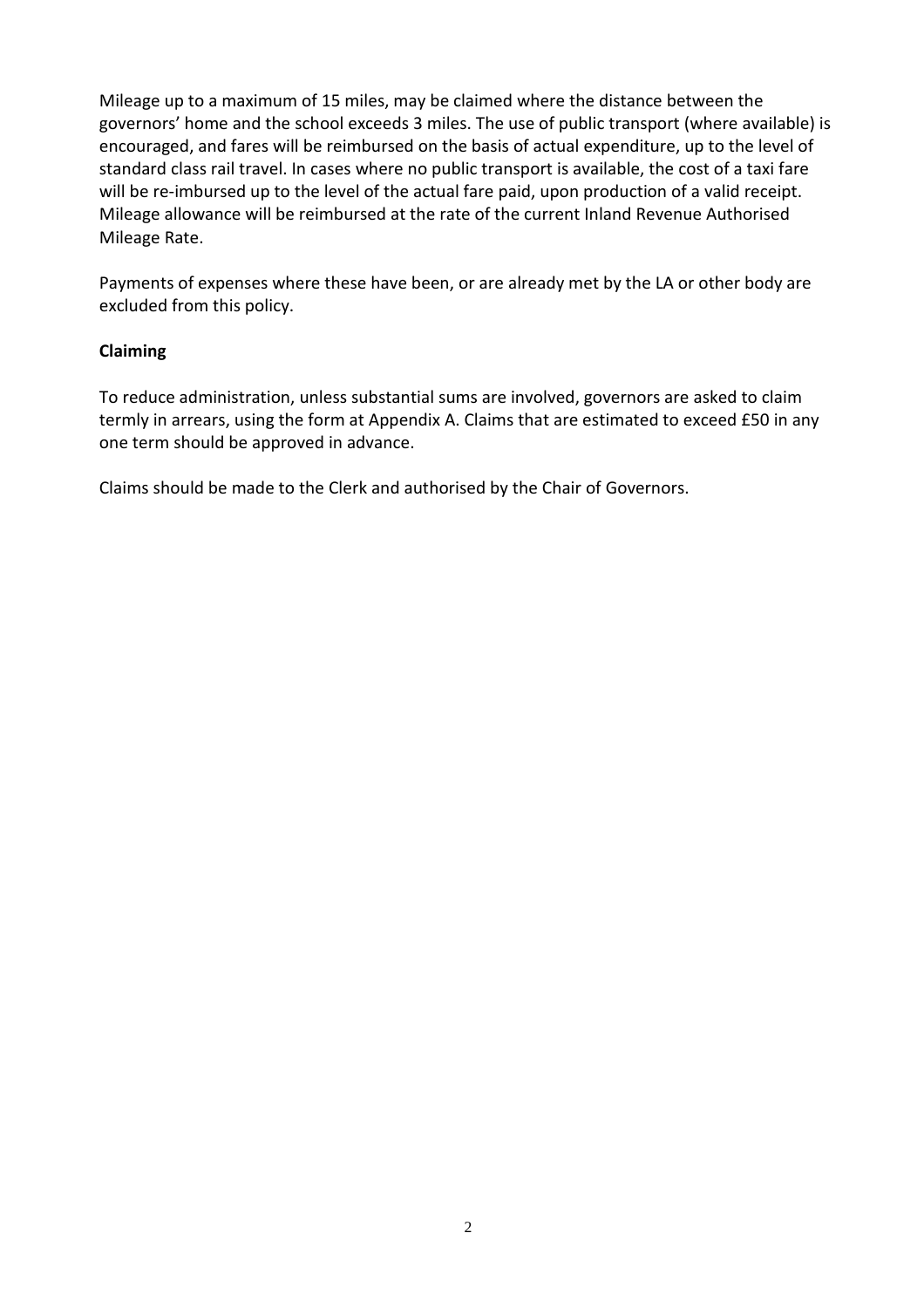### **APPENDIX A GOVERNOR CLAIM FORM**

| <b>Thistly Meadow Primary School</b>                                                                                                                                                                                          |                                                                                                                |  |
|-------------------------------------------------------------------------------------------------------------------------------------------------------------------------------------------------------------------------------|----------------------------------------------------------------------------------------------------------------|--|
| <b>Governor claim form</b>                                                                                                                                                                                                    |                                                                                                                |  |
| Name:                                                                                                                                                                                                                         |                                                                                                                |  |
| Address:                                                                                                                                                                                                                      |                                                                                                                |  |
| Claim period:                                                                                                                                                                                                                 |                                                                                                                |  |
| I claim the total sum of £____________ for governor expenses as detailed below. I have<br>attached relevant receipts to support my claim.                                                                                     |                                                                                                                |  |
| Signed: The Company of the Company of the Company of the Company of the Company of the Company of the Company of the Company of the Company of the Company of the Company of the Company of the Company of the Company of the | Date: and the state of the state of the state of the state of the state of the state of the state of the state |  |
|                                                                                                                                                                                                                               |                                                                                                                |  |
| <b>EXPENSE TYPE</b>                                                                                                                                                                                                           | £                                                                                                              |  |
| Childcare                                                                                                                                                                                                                     |                                                                                                                |  |
| Care arrangements for dependent relatives                                                                                                                                                                                     |                                                                                                                |  |
| Support for a special need or English as a second language                                                                                                                                                                    |                                                                                                                |  |
| Travel or subsistence                                                                                                                                                                                                         |                                                                                                                |  |
| Telephone charges, photocopying, postage or stationery                                                                                                                                                                        |                                                                                                                |  |
| Other (please specify)                                                                                                                                                                                                        |                                                                                                                |  |
| <b>Total expenses claimed</b>                                                                                                                                                                                                 |                                                                                                                |  |
| This form should be submitted to the Clerk to Governors along with any relevant receipts.<br>The form should be submitted within 4 weeks of the expenses being incurred.                                                      |                                                                                                                |  |